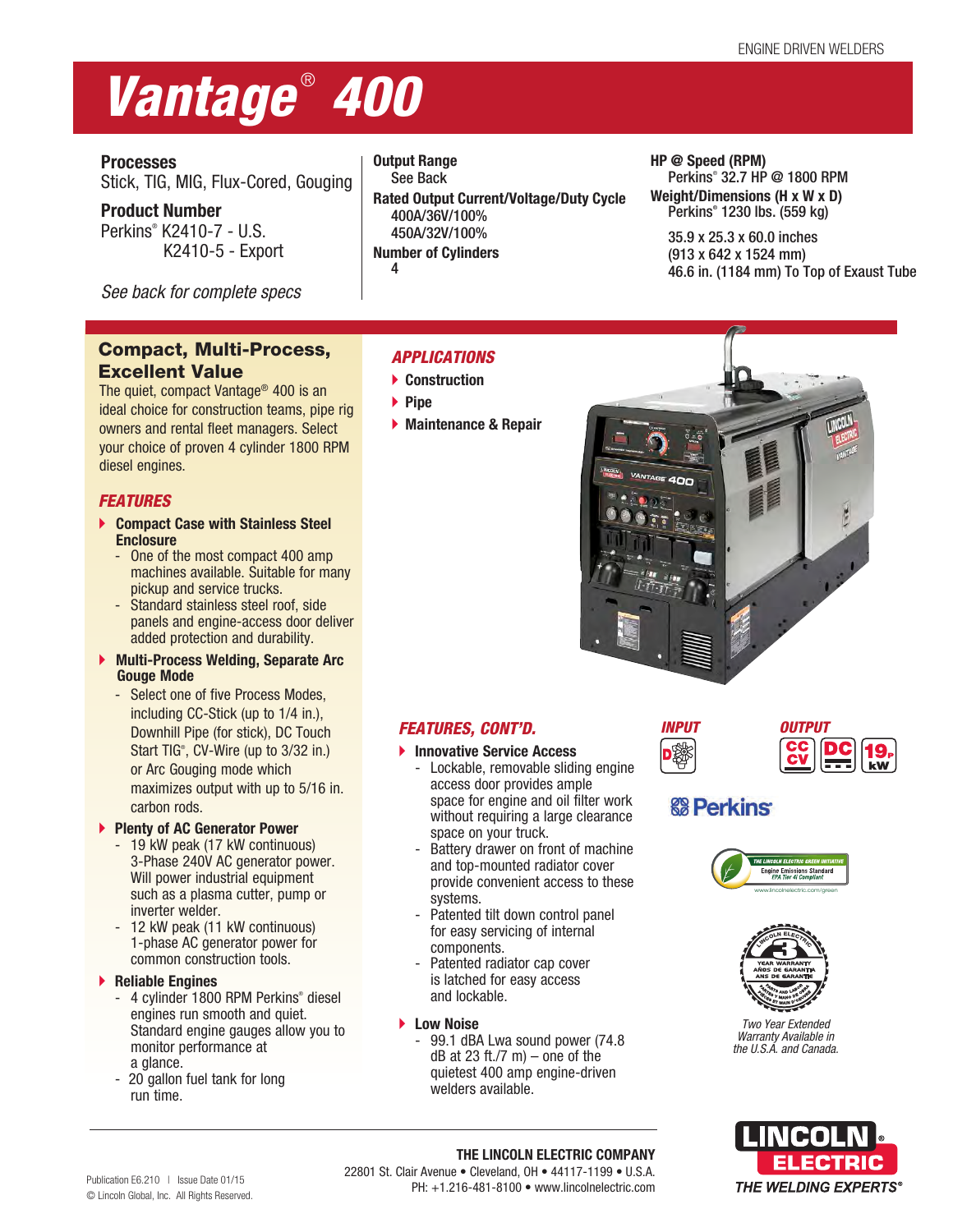# *PERFORMANCE*

# **Arc Performance**

• 400 amps @100% duty cycle with output range up to 500 amps using  $\mathcal{F}$  Chopper Technology®. All ratings are at temperatures of 104°F/40°C.



Patented and award-winning Lincoln Electric  $\mathscr{F}_n$  Chopper Technology® delivers superior DC arc welding performance for general purpose stick, downhill pipe, DC TIG, MIG, cored-wire and arc gouging.

# **Benefits of**  $\mathbb{Z}$  **Chopper Technology® include:**

- Easy arc starting Smooth arc action
	-
- Low spatter levels Excellent bead appearance
- VRD™ (Voltage Reduction Device™) reduced OCV (open circuit voltage) in CC-stick welding mode for added safety.

# *WHAT IS VRD*™?

The VRD™ provides additional safety in the CC-stick weld mode, especially when working in an environment with a higher risk of electrical shock such as wet areas and hot, humid, sweaty conditions. The VRD™ reduces the OCV at the welding output terminals while not welding to less than 30 volts DC.

The VRD™ is activated by flipping a toggle switch inside the machine to the "ON" position. Indicator lights monitor the voltage: green for less than 30 volts while not welding, and either red (greater than 30 volts) or green while welding, depending on the actual voltage of the arc.

Other weld modes when VRD™ is on: Downhill Pipe – There is no output. CV-Wire – OCV is not reduced. Touch Start TIG® – No difference in operation. TIG is normally a low voltage (less than 30 volts) operation.



• CC-stick mode is optimized for general purpose stick using E7018 low hydrogen electrode.

- Built-in "hot" start for easier starts and restrikes minimizing the electrode "sticking" to the work.
- Downhill pipe mode with active arc force control enhanced downhill pipe welding mode. Excellent for cellulosic electrodes. Fast travel speeds, especially on fill passes. Arc control adjustment for a soft, buttery arc or a more forceful digging arc.
- Standard DC Touch Start TIG<sup>®</sup> welding, not scratch start, for easy arc starting that avoids tungsten contamination and the use of high-frequency equipment.

# *WHAT IS TOUCH START TIG*® ?

Touch Start TIG® uses a very low voltage to sense when the tip of the tungsten electrode is touched to the work piece. When this occurs, a complete circuit is established. When the tungsten is then raised from the work piece, the circuit senses a change in voltage and initiates the appropriate welding current and voltage to support the TIG welding process.

Enjoy the added benefits of Lincoln Electric's Touch Start TIG® when DC TIG welding. Not only do you avoid tungsten contamination when arc starting, but you also don't need extra high frequency equipment.

Excellent CV wire welding with cored-wire and MIG  $(CO<sub>2</sub>)$  and mixed gas). 3/32 in. (2.4 mm) E70T-6 up to 260 IPM, 27V.

# **Generator Performance**

- 3-phase 240V AC generator power rated at 19 kW peak (17 kW continuous) output to power industrial equipment such as a plasma cutter, pump or inverter welder. Simultaneously weld and use 3-phase AC power - for example, up to 9,400 watts can be delivered while welding at 300 amps. Compare to competitive product which has 3-phase power available as an extra-cost factory-only option.
- 3-phase 240V receptacle on control panel eliminates the need to hardwire the connections.
- The Vantage<sup>®</sup> 400 provides added value at the job site by delivering up to 12 kW peak (11 kW continuous) watts of 1-Phase AC auxiliary power for equipment such as a Lincoln Electric plasma cutter. Also use for lights, grinders and other common construction tools. And, you can simultaneously weld and have access to AC power – 4,700 watts can be delivered while welding at 300 amps.
- AC generator voltage is constant at 120V or 240V at any weld dial setting.
- Two 120V GFCI (Ground Fault Circuit Interrupter) modules sealed from moisture for more reliable operation.
- All receptacles are circuit breaker protected. Each receptacle has a spring-loaded weather protective cover which keeps each receptacle protected from the environment when not in use.

| <b>SIMULTANEOUS WELDING AND AC GENERATOR POWER</b> |            |                          |             |                |                          |          |           |                                                    |                          |  |  |
|----------------------------------------------------|------------|--------------------------|-------------|----------------|--------------------------|----------|-----------|----------------------------------------------------|--------------------------|--|--|
| <b>Weld Amps</b>                                   |            | 1 Phase<br>Watts<br>Amps |             |                | 3 Phase<br>Watts<br>Amps |          |           | <b>Simultaneous 1 and 3 Phase</b><br>Watts<br>Amps |                          |  |  |
| 0                                                  |            | 11,000                   | 46          |                | 17,000                   | 41       |           | 11,000                                             | $\sim$                   |  |  |
| 100                                                |            | 11,000                   | 46          |                | 15,400                   | 37       |           | 11,000                                             | $\overline{\phantom{a}}$ |  |  |
| 200                                                |            | 8,000                    | 33          |                | 13,000                   | 31       |           | 8.000                                              | $\overline{\phantom{a}}$ |  |  |
| 300                                                | <b>AND</b> | 4,700                    | 20          | 0 <sub>R</sub> | 9,400                    | 23       | <b>OR</b> | 4,700                                              | $\overline{\phantom{a}}$ |  |  |
| 400                                                |            | 1,700                    |             |                | 3,400                    | 8        |           | 1,700                                              | $\overline{\phantom{a}}$ |  |  |
| 500                                                |            | $\Omega$                 | $\mathbf 0$ |                | 0                        | $\Omega$ |           | $\Omega$                                           | $\overline{\phantom{a}}$ |  |  |

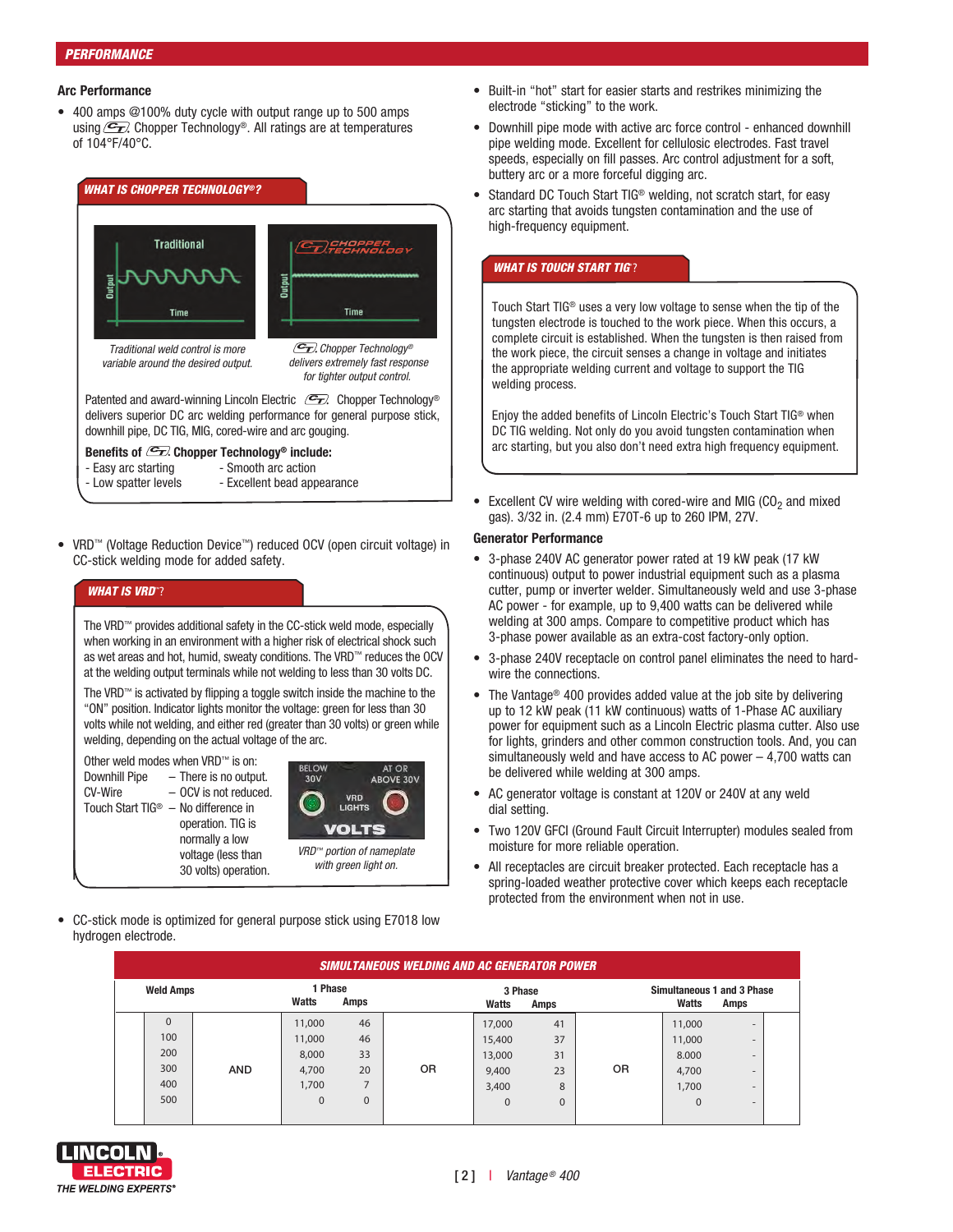

Single-side engine access with lockable sliding door.





Output automatically switches to remote mode when remote device is connected. For the  $\sqrt{2}$ UH CC-stick, downhill pipe and Touch Start TIG® modes, the machine output dial becomes a maximum current limit for more fine tuning with the remote control dial or Amptrol™.

- Simple Controls Keeps training time to a minimum. The flip-down control panel door keeps less frequently used dials out of the way. Scratch-resistant Lexan® nameplate.
- Digital weld meters for amps and volts output make it easy to precisely set your procedures.
- Large 20 gallon (76 liter) fuel tank provides run time for an extended day—over 16 hours of welding at 400A/36V/100% duty cycle output, or 36 hours at high idle.
- Great Engine Choices 32.7 horsepower water-cooled 4 cylinder Perkins® 404D-22 diesel engine. Each engine has an automatic idler for greater fuel economy and reduced noise, and a glow plug button for cold weather starting.

# *KEY CONTROLS*





Convenient slide-out battery drawer below control panel.





radiator cap cover.

Latched and lockable

Handy oil drain valve and tube makes oil changes easy.

- Engine hour meter for scheduled maintenance.
- LN-25 Ironworker™ across-the-arc wire feeder is a recommended option. Other across-the-arc choices are the LN-25 PRO and Activ8™.
- 14-pin connector for Lincoln Electric wire feeders with control cables – LF-72, LF-74, LN-8, LN-25 PRO Dual Power and LN-742. Also compatible with Magnum® SG Spool Gun System.
- Two Vantage® 400 units can be paralleled in the CC-stick mode to increase output.
- Kilowatts available for Multi-Weld® 350 use: 6 kW @ 60 VDC, 8.7 kW @ 58 VDC.
	- **1. Glow Plug Button**
	- **2. Weld Mode Selector Switch**
	- **3. Run/Stop Switch**
	- **4. Hour Meter**
	- **5. Start Pushbutton**
	- **6. Engine Idler Switch**
	- **7. Fuel Level, Engine Temperature and Oil Pressure Gauges**
	- **8. Engine Protection Light**
	- **9. Engine Battery Charging Light**
	- **10. 120 VAC Circuit Breakers**
	- **11. 120 VAC Receptacles**
	- **12. Covered Weld Output Terminals + and -**
	- **13. Sealed GFCI Modules**
	- **14. Ground Stud**
	- **15. 120/240 VAC Full-KVA 1-Phase Receptacle**
	- **16. 240 VAC Full-KVA 3-Phase Receptacle**
	- **17. Full-KVA 1- and 3-Phase Circuit Breaker**
	- **18. 14-Pin Wire Feeder Connector**
	- **19. 6-Pin Remote Control Connector**
	- **20. Arc Force and Inductance/Pinch Control Dial**
	- **21. Welding Terminals Control Switch**
	- **22. Wire Feeder Voltmeter Polarity Switch**
	- **23. Digital Amps and Volts Output Meters**
	- **24. VRD Indicator Lights**
- **25. Output Control Dial** Note: Control panel door not shown.

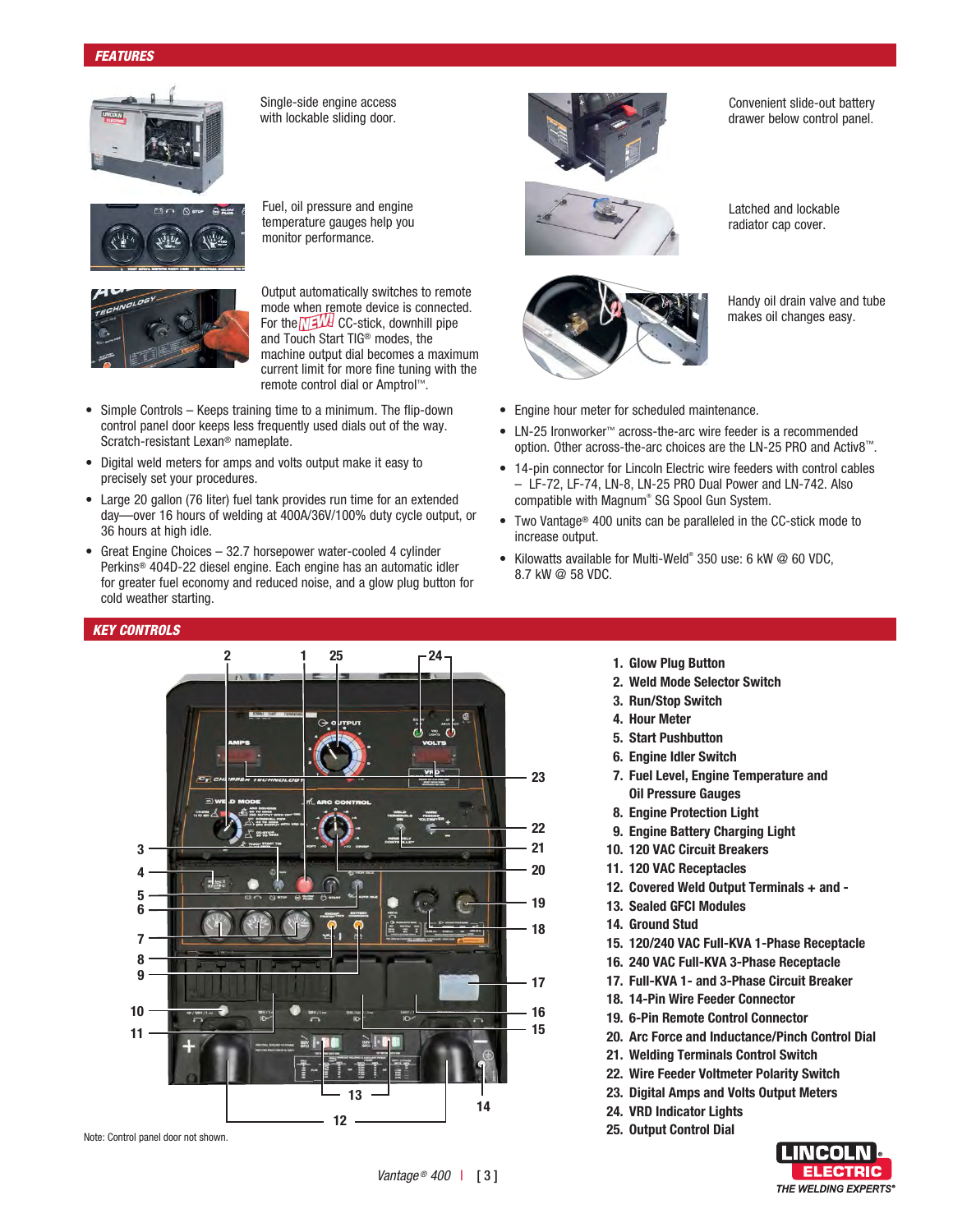- Simple wire harnessing keeps connections to a minimum for greater reliability. Lead and harness strain reliefs on all control connections help ensure trouble-free performance.
- Engine protection system includes automatic shutdown for low oil pressure or high engine temperature.
- Indicator light turns on for low oil pressure or high engine temperature. A second indicator light turns on if the engine battery charging system malfunctions.
- Circuit breaker protection on the battery ignition system provides added component protection.
- Environmental friendly engine! Engine has a closed breather system to keep the engine compartment and ground clean. This system eliminates oil mist from collecting inside the engine compartment, especially on surfaces that would lower engine cooling efficiency.
- Self-bleeding engine simplifies startup if your fuel tank runs dry.
- Perkins® engine camshafts are gear-driven. No timing belt maintenance.
- Printed circuit boards are environmentally-shielded using Lincoln Electric's engineered potting compound and protective frame trays.



- Dependability and long life aided by all-copper windings in rotor and stator with high quality insulation.
- Standard stainless steel roof, side panels and engine-access door deliver added protection, durability and corrosion-resistance. Eliminates the need to paint or replace rusting panels.
- Manufactured under a quality system certified to ISO 9001 requirements and ISO 14001 environmental standards.
- CSA (Canadian Standards Association) Certified.
- Three-year Lincoln Electric warranty on welder (engine is warranted separately by the manufacturer - see Engine Specifications, footnote 6).

| <b>MACHINE SPECIFICATIONS</b>                       |                                                      |                                                                                     |                                                                                       |                                                                                |                                                                     |                                                                                                |                     |  |  |
|-----------------------------------------------------|------------------------------------------------------|-------------------------------------------------------------------------------------|---------------------------------------------------------------------------------------|--------------------------------------------------------------------------------|---------------------------------------------------------------------|------------------------------------------------------------------------------------------------|---------------------|--|--|
| <b>Product</b><br>Name                              | Ordering<br><b>Description</b><br><b>Information</b> |                                                                                     | <b>CC/Pipe-Rated</b><br>DC Output <sup>(1)</sup><br><b>Current/Voltage/Duty Cycle</b> | CV Rated Output <sup>(1)</sup><br><b>Current/Voltage/Duty Cycle</b>            | AC Power <sup>(3)(4)</sup>                                          | <b>Dimensions</b><br>HxWxL<br>inches (mm)                                                      | Weight<br>lbs. (kg) |  |  |
| Vantage <sup>®</sup> 400<br>(Perkins <sup>®</sup> ) | K2410-7<br>(U.S.)<br>K2410-5<br>(Export)             | 400 Amp DC Welder with<br><b>Engine Gauges</b><br>19,000 Watts Peak<br>17,000 Watts | <b>DC Constant Current</b><br>400A/36V/100%<br>450A/32V/100%<br>30-500A               | DC Constant Voltage <sup>(2)</sup><br>400A/36V/100%<br>450A/32V/100%<br>14-36V | 19,000 Peak<br>Watts, 60 Hz<br>Two 120V Duplex<br>Receptacles w/    | 35.9 x 25.3 x 60.0<br>$(913 \times 642 \times 1524)$<br>To top of exhaust tube:<br>46.6 (1184) | 1230<br>(559)       |  |  |
|                                                     |                                                      | <b>Continuous AC Power</b><br>3-Phase                                               | <b>DC Pipe Current</b><br>300A/32V/100%<br>40-300A                                    | Single Dial<br><b>Continuous Control</b><br><b>Wire Feeder Power</b>           | Sealed GFCI Modules<br>20A Per Duplex<br>$40A$ Total <sup>(5)</sup> |                                                                                                |                     |  |  |
|                                                     |                                                      | 12,000 Watts Peak<br>11,000 Watts<br><b>Continuous AC Power</b><br>1-Phase          | Touch Start TIG <sup>®</sup> Range<br>250A/30V/100%<br>20-250A                        | 120V/60Hz<br>42V/60Hz                                                          | 1-Phase<br>Full KVA<br>Receptacle<br>46A@240V                       |                                                                                                |                     |  |  |
|                                                     |                                                      |                                                                                     | <b>Arc Gouge</b><br>400/36V/100%<br>90-450A                                           |                                                                                | 46A@120V Each<br>Branch Circuit <sup>(5)</sup><br>3-Phase           |                                                                                                |                     |  |  |
|                                                     |                                                      |                                                                                     | <b>Single Dial</b><br><b>Continuous Control</b><br>60V DC Max OCV<br>@1880 RPM        |                                                                                | Full KVA<br>Receptacle<br>41A@240V                                  |                                                                                                |                     |  |  |

(1) High Altitude: Perkins® – for maximum rating, derate the output 2.5% to 3.5% for every 1,000 ft. (300 m). High Temperature: For maximum rating, derate 2 volts for every 18°F (10°C) above 104°F (40°C).

(2) DC Constant Voltage capability provides convenience and added safety when welding in electrically hazardous conditions.

(3) When welding, available auxiliary power will be reduced. Output voltage is within +/- 10% at all loads up to rated capacity.

(4) 120V will operate either 60 Hz or 50/60 Hz power tools, lights, etc.

(5) Circuits cannot be wired in parallel to operate the same device.

| <i><b>ENGINE SPECIFICATIONS</b></i>                                              |                                                                                                                                   |                                     |                                                                                                    |                                    |                                               |  |  |  |
|----------------------------------------------------------------------------------|-----------------------------------------------------------------------------------------------------------------------------------|-------------------------------------|----------------------------------------------------------------------------------------------------|------------------------------------|-----------------------------------------------|--|--|--|
| <b>Engine</b><br>Model                                                           | <b>Description</b>                                                                                                                | Horsepower &<br><b>Displacement</b> | Drv<br><b>Capacities</b>                                                                           | <b>Operating</b><br><b>Speeds</b>  | <b>Fuel</b><br><b>Consumption</b>             |  |  |  |
| Perkins <sup>®</sup> 404D-22 $^{(6)}$<br>EPA Tier 4 Final<br>(U.S.)              | 4 Cylinder, 4 Cycle Water-Cooled Diesel Engine,<br>12V Electric Start, Dry Type Air Cleaner,<br>Fuel Filter with Water Separator, | 32.7 HP<br>@ 1800 RPM               | FUEL: 20 gals (76 liters)<br>OIL: 11.2 gts (10.6 liters)<br>RADIATOR COOLANT: 8.0 gts (7.6 liters) | 400A Load<br>1800 RPM<br>High Idle | 1.2 Gals/Hr<br>4.4 liters/Hr<br>0.4 Gals/Hr   |  |  |  |
| Perkins <sup>®</sup> 404D-22 $^{(6)}$<br>EPA Tier 4i FLEX<br>(Export and Canada) | <b>Mechanical Governor</b>                                                                                                        | 136 cu. in.<br>$(2.2$ liters)       |                                                                                                    | 1880 RPM<br>Low Idle<br>1400 RPM   | 1.5 liters/Hr<br>0.3 Gals/Hr<br>1.1 liters/Hr |  |  |  |

(6) Perkins® warranty is 2 years/2,000 hours, all non-electric components, 3 years major non-electric components. See warranty for details.

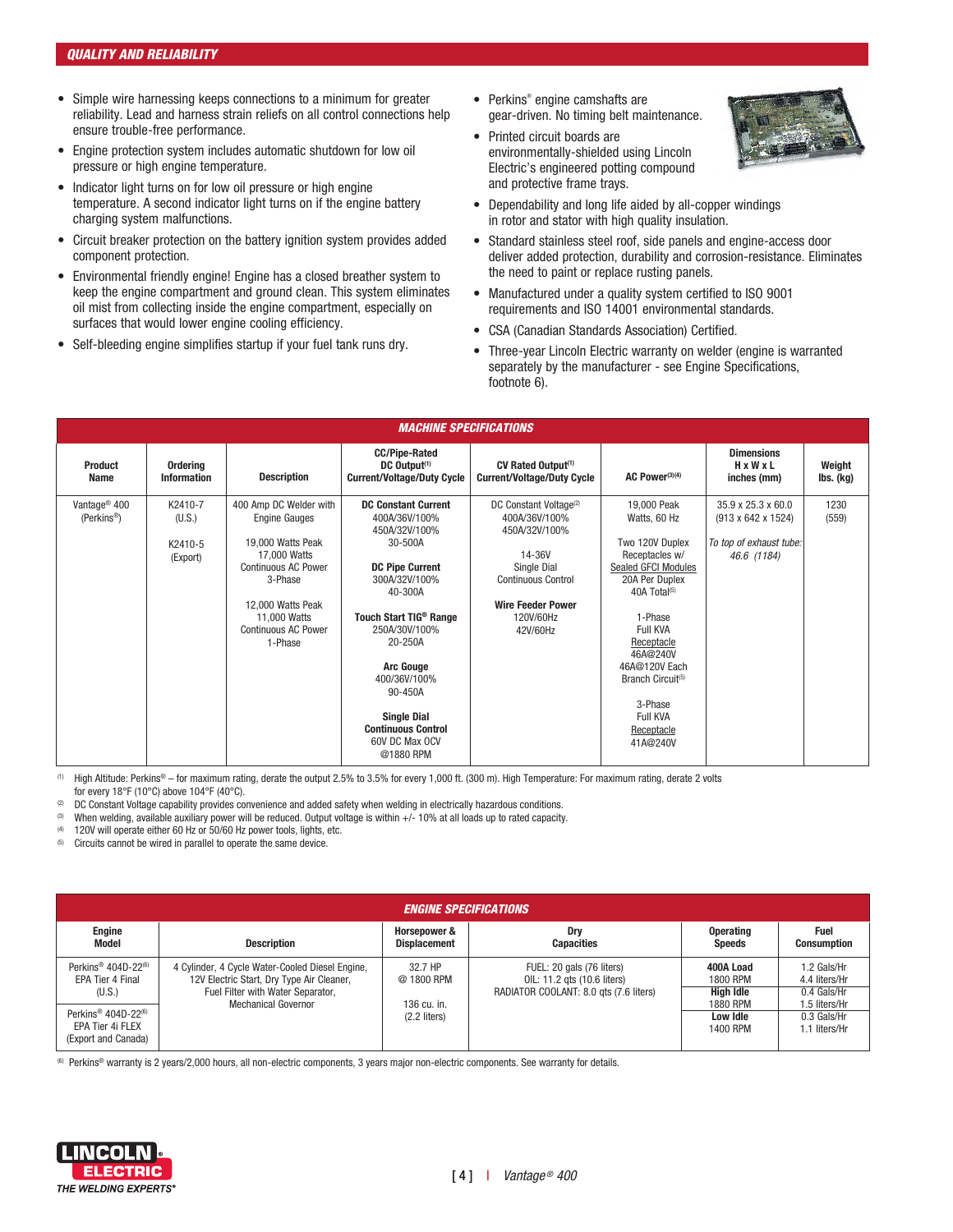**Ready-Pak**®  **Welding Packages** (Assembled) **Order:**

**K2509-7 Vantage**®  **400 Perkins**®  **Ready-Pak**®  **Package - U.S. K4197-1 Vantage**®  **400 Perkins**®  **Ready-Pak**®  **Package - Canada Only**

**One-Pak® Welding Packages** (Unassembled) **Order: K2508-7 Vantage**®  **400 Perkins**®  **One-Pak**®  **Package - U.S. K4196-1 Vantage**®  **400 Perkins**®  **One-Pak**®  **Package - Export**

Get a welding package with one order number.

# **Each Package Contains:**

- Vantage<sup>®</sup> 400
- Medium Welder Trailer (K2636-1)
- Duo-Hitch<sup>®</sup>: 2 in. (51 mm) Ball/Lunette Eye Hitch (included)
- Fender and Light Kit (K2639-1)
- Cable Rack (K2640-1)
- Cable Connectors two (K2487-1)
- Electrode Cable 3/0, two 50 ft. (15.3 m) lengths (K2485-3)
- Electrode Cable 3/0, 10 ft. (3 m) (K2483-3)
- Work Cable 3/0, 50 ft. (15.3 m) (K2484-3)
- 400A Electrode Holder (K909-8)
- 500A Work Clamp (K910-2)

*Ready-Pak® Welding Package (Assembled)*



# **One-Pak**®  **Welding Packages (Unassembled)**

(Only major items shown.)



*Vantage® 400*





*K2636-1 Medium Welder Trailer K2640-1 Cable Rack Eye Hitch (included) (shown with K2639-1 Fender & Light Kit)*



*Duo-Hitch®: 2 in. (51 mm) Ball/Lunette* 

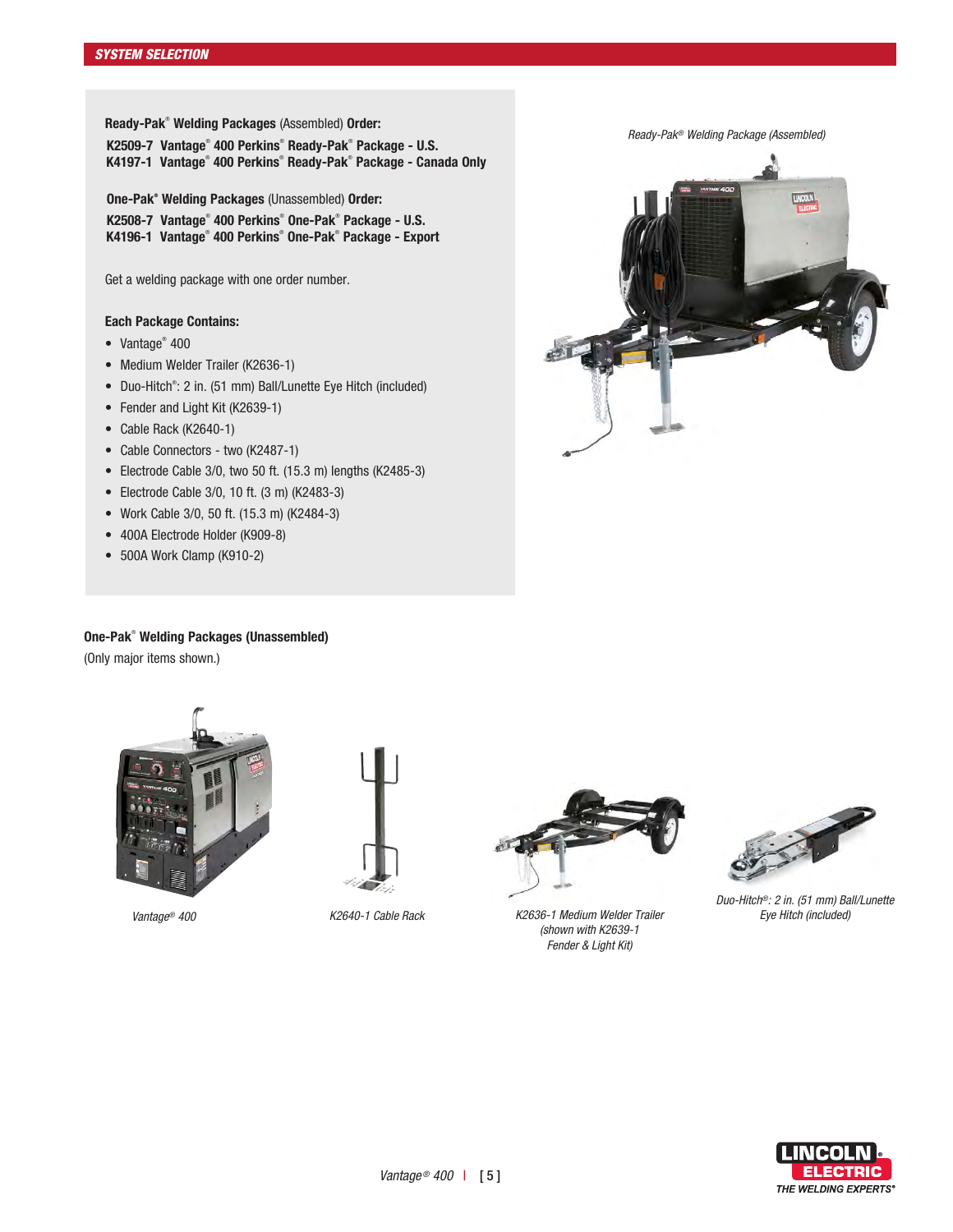

#### **GENERAL OPTIONS**

**Power Plug Kit (20A)** Provides four 120V plugs rated at 20 amps each, and one dual voltage, full KVA 1-phase plug rated at 120/ 240V, 50 amps. 120V plug may not be compatible with common household receptacles. **Order K802N**



**Full-KVA Power Plug (1-Phase)** One dual voltage plug rated at 120/240V, 50 amps. NEMA 14-50P. **Order T12153-9**



**Full-KVA Power Plug (3-Phase)** One plug rated at 240V, 50 amps. NEMA 15-50P. **Order T12153-10**



**Full - KVA Adapter Kit (1-Phase)** Provides convenient connection of Lincoln Electric equipment having a 240V AC 1-phase plug (NEMA 6-50P) to the full-KVA receptacle on Lincoln engine-driven welders. **Order K1816-1** 

**Medium Welder Trailer** For heavy-duty road, off-road, plant



*Shown with optional K2639-1 Fender & Light Kit*

and yard use. Includes pivoting jack stand, safety chains, and 13 in. (330 mm) wheels. Stiff .120 in. (3.0 mm) welded rectangular steel tube frame construction is phosphate etched and powder coat painted for superior rust and corrosion resistance. Low sway suspension gives outstanding stability with manageable tongue weight. Wheel bearings are packed with high viscosity, high pressure, low washout Lubriplate ® grease. Includes a Duo-Hitch ® – a 2 in. (51 mm) Ball/Lunette Eye combination hitch. Overall width 60 in. (1524 mm). Overall length 124 in. (3150 mm). **Order: K2636-1** Trailer **K2639-1** Fender & Light Kit **K2640-1** Cable Rack

#### **Four-Wheeled Steerable Yard Trailer** For off-road, plant and yard use.



Includes an automatically engaging drawbar lock when the drawbar is raised to the verticle position. 13 in. (330 mm) wheels. Wheel bearings are packed with high viscosity, high pressure, low washout Lubriplate ® grease. Stiff 3/16 in. (4.8 mm) welded rectangular steel frame construction is phosphate etched and powder-coat painted for superior rust and corrosion resistance. Also includes a Duo-Hitch ® – a 2 in. (51 mm) Ball/ Lunette Eye combination hitch. Overall width 55 in. (1397 mm). Overall length 124 in. (3150 mm). **Order K2641-2**















#### **Spark Arrestor Kit** Mounts to muffler exhaust tube. Virtually eliminates spark emissions. **Order K903-1**

#### **Cold Weather Kit**

For engine starting and operation in extreme cold weather conditions down to -40°F (-40°C) (with the use of 0W40 synthetic oil and arctic diesel fuel). Includes 120V AC oil pan heater, 120V AC engine block heater, and radiator grill tarp. **Order K2679-1** for Perkins ® **Order K2735-1** for Kubota ®

## **Polarity/Multi-Process Switch**

For easy polarity switching. Example: DC-stick root pass on pipe & DC+ stick for hot, fill and cap passes. Also for an easy process change. Example: DC+ stick root pass on pipe & DC- Innershield ® selfshielded flux-cored wire for hot, fill and cap passes. 6 & 14-pin remote connections can be made to this unit. For all Lincoln Electric Chopper Technology ® engine-driven welders. Mounts on roof with K2663-1 Docking Kit. **Order K2642-1** 

## **Docking Kit**

Secures the K2642-1 Polarity/Multi-Process Switch to the engine-driven welder roof. Release latch permits removal of K2642-1 Polarity/Multi-Process Switch. Made from stainles steel for rust-free operation. For all Lincoln Electric Chopper Technology ® engine-driven welders. **Order K2663-1**

## **STICK OPTIONS**

**Accessory Kit** Includes 35 ft. (10.7 m) 2/0 electrode cable with lug, 30 ft. (9.1 m) 2/0 work cable with lugs. headshield, filter plate, cover plate, work clamp and electrode holder. 400 amp capacity. **Order K704**

#### **Remote Output Control**

Consists of a control box with choice of two cable lengths. Permits remote adjustment of output. **Order K857** for 25 ft. (7.6 m) **Order K857-1** for 100 ft. (30.5 m)

#### **Remote Output Control with 120V AC Receptacles**

Remote weld output control box with two 120V AC receptacles having GFCI (Ground Fault Circuit Interrupter) protection. One cord for both remote and power. 100 ft. (30.5 m) length. Permits remote adjustment of weld output and power for tools (such as a grinder) at the work. 20 amp capacity. **Order K2627-2**





**Magnum ® Parts Kit for PTA-26V TIG Torch**  Magnum ® Parts Kit provides all the torch accessories you need to start welding. Parts kit provides collets,

**Pro-Torch ™ PTA-26V TIG Torch** Air-cooled 200 amp torch (2 piece) equipped with valve for gas flow control. 25 ft. (7.6 m) length. **Order K1783-9**

collet bodies, a back cap, alumina nozzles and tungstens in a variety of sizes, all packaged in an easy to carry reclosable case. **Order KP509**

#### **Foot Amptrol ™**

**TIG OPTIONS**

Provides 25 ft. (7.6 m) of remote output control for TIG welding. (6-pin plug connection). **Order K870**

#### **Hand Amptrol ™**

Provides 25 ft. (7.6 m) of remote current control for TIG welding. (6-pin plug connection). Velcro straps secure torch. **Order K963-3**  (one size fits all Pro-Torch ™ TIG Torches)

#### **Square Wave ™ TIG 175**

For AC TIG Welding with square wave performance, use the AC generator of the engine-driven welder to supply the power (full rated output may not be available). Easy setup. Includes torch, foot Amptrol ™ and gas regulator and hose. Requires the K1816-1 Full KVA Adapter Kit. **Order K1478-5** 



# **LINCOLN ELECTRIC** THE WELDING EXPERTS®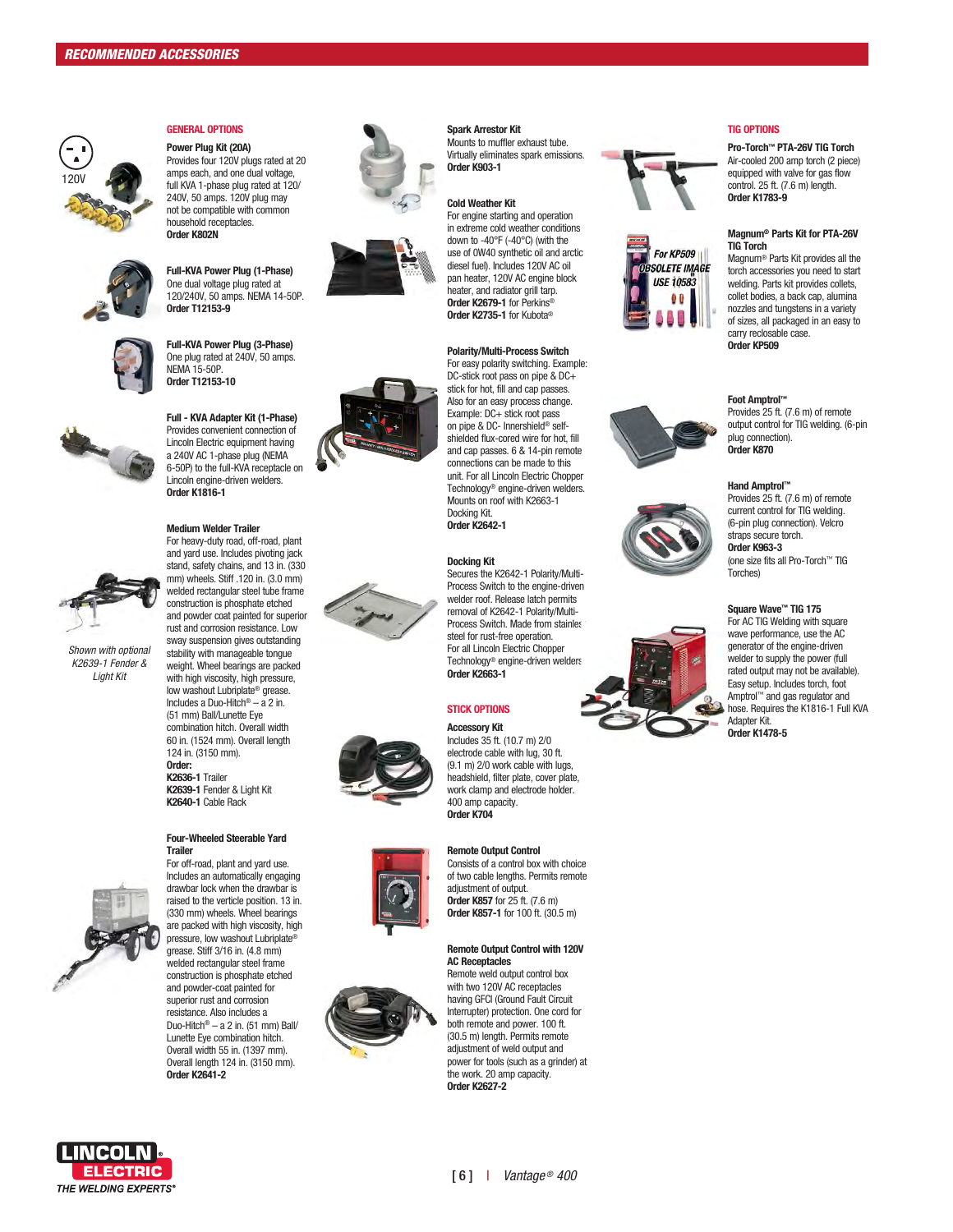



**LN-25 Ironworker™ Wire Feeder**  Portable CV unit for flux-cored and MIG welding with MAXTRAC® wire drive system. Includes digital meters for wire feed speed/amperage and voltage, gas solenoid, internal contactor and 5/64 in. (2.0 mm) drive roll kit for cored wire. Has 83% reduced wire feed speed capability for 6 o'clock pipe welding with Innershield® wire. **Order K2614-9**

**WIRE FEEDER OPTIONS**



(4.5 m) cable. For .062-5/64 in. (1.6-2.0 mm) wire. Includes K466-10 Connector Kit. **Order K126-12** 



**Drive Roll and Guide Tube Kit** For .068-.072 in. (1.7-1.8 mm) cored or solid steel wire. **Order KP1697-068**

**Magnum® PRO 350 Ready-Pak® 15 ft., .035-5/64 in.** Magnum® PRO MIG/flux-cored



welding guns are rated 100% duty cycle. The guns are designed for high amperage, high duty cycle applications in extreme environments where heat-resistance and fast serviceability are key. **Order K2652-2-10-45** 







**Magnum® SG Spool Gun** Hand held semiautomatic wire feeder. Requires SG Control Module and Input Cable. **Order K487-25**

**Drive Roll and Guide Tube Kit**  For .035 in. and .045 in.



### **SG Control Module** The interface between the power source and the spool gun. Provides

control of the wire speed and gas flow. For use with a spool gun. **Order K488**



**Input Cable** (For SG Control Module) For Lincoln engine power sources with 14-pin MS-type connection, separate 115V NEMA receptacles

and output stud connections. **Order K691-10**



## **PLASMA CUTTING**

**Tomahawk® 1000** Cuts metal using the AC generator power from the engine-driven welder. Requires the T12153-9 Full KVA Power Plug (1-Phase). **Order K2808-1**